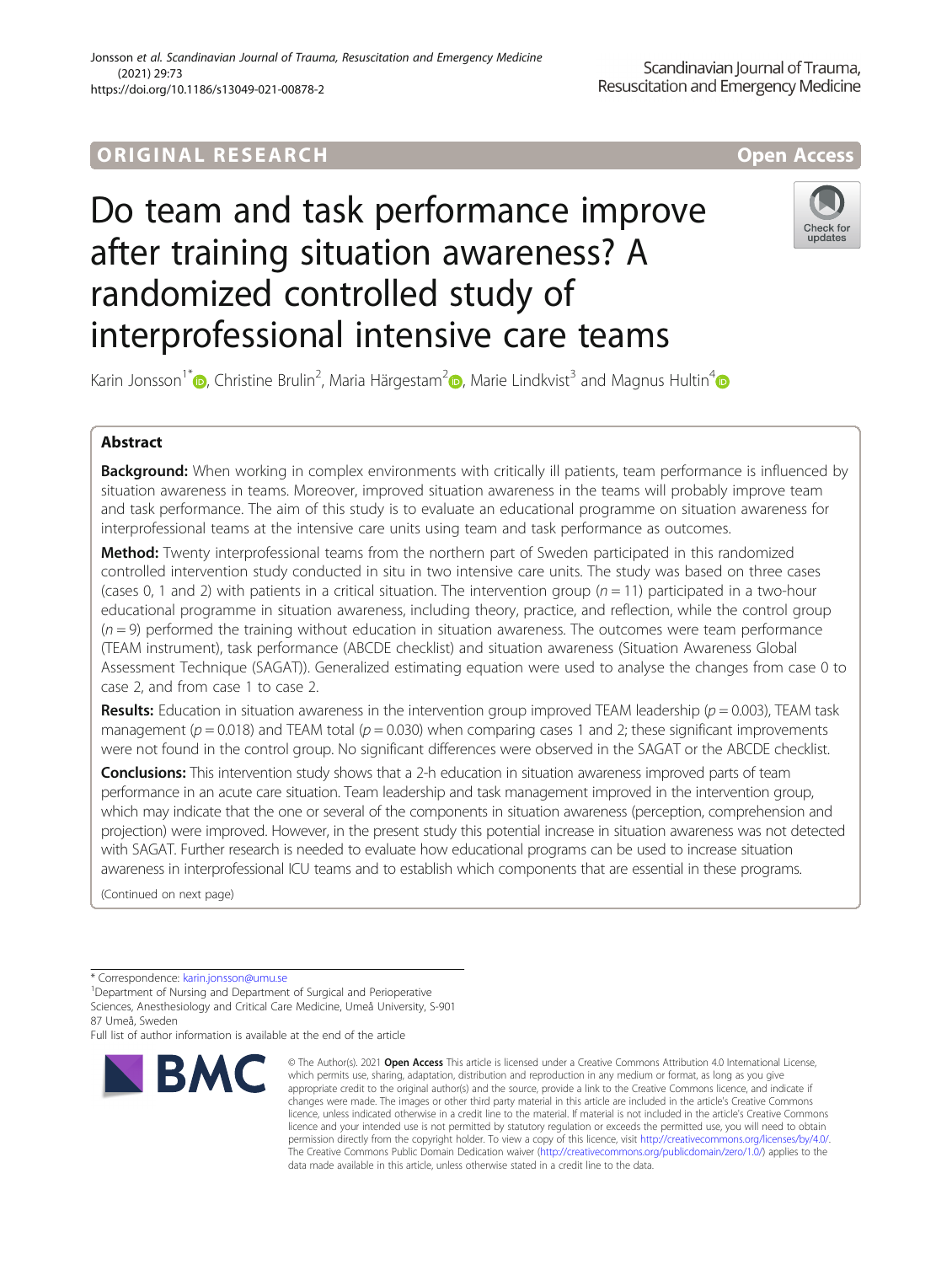Trial registration: This randomized controlled trial was not registered as it does not report the results of health outcomes after a health care intervention on human participants.

Keywords: Critical care, Interdisciplinary health team, Leadership, Patient safety, Simulation training, Situation awareness, Team performance

#### Introduction

Preventable adverse events are common in intensive care units (ICU), both in Sweden [\[1](#page-9-0)] and globally [[2\]](#page-9-0). Internationally, about 34% of patients in the ICU are affected by adverse events, and 60% of those events are avoidable [[3\]](#page-9-0). Several studies have reported shortcomings in intensive care teamwork in respect to team leadership [\[4](#page-9-0)] and patient outcomes [[5\]](#page-9-0). Fewer studies have focused on ICU teams' situation awareness (SA) in order to improve team and task performance [\[6](#page-9-0)]. SA is described as being able to perceive what is going on (perception), to assess and interpret the situation (comprehension) and to project into the future (projection) [[7\]](#page-9-0).

SA is important in order to make the right decision at the right time. Attention to and knowledge of SA increase safety and reduce errors in high-risk organizations [[8\]](#page-9-0); recently, Brennan [[9\]](#page-9-0) reported that such knowledge has improved patient safety in healthcare systems. It is clear that teamwork in the ICU depends on individuals' coordinated actions and understanding of tasks, including collective cognitive structures such as shared mental models to optimize care [[10\]](#page-9-0). Similarity, SA in teams has been shown to influence mental models and, consequently, decision-making processes [\[11,](#page-9-0) [12](#page-9-0)]. However, the role of SA in teams working in the ICU has been sparsely investigated and requires further examination.

Shared SA is a precursor of decision-making and is necessary for team coordination and performance [\[13](#page-9-0)]. Specific and targeted educational programmes to increase SA have been developed for aviation, the military [[11\]](#page-9-0), the police [[14\]](#page-9-0) and operating room personnel [\[15](#page-9-0)]. Education in SA has been suggested to be effective for the detection of patient deterioration [\[16\]](#page-9-0). However, a recent systematic review on educational interventions to enhance SA in healthcare showed that only two of the 39 included studies had an ICU context and neither was randomized; furthermore, only four of these studies had a specific focus on SA in the interventions [[17\]](#page-9-0). Thus, specific randomized intervention studies evaluating SA education in respect to non-technical skill (NTS) outcomes such as team and task performance within healthcare are still lacking.

Team and task performance in well-functioning teams are essential for high-quality care in critical care settings [[2\]](#page-9-0). Trauma teams with leaders that can communicate SA and encourage backup behaviours are able to perform better teamwork [\[18\]](#page-9-0). Team performance, as measured by leadership, team work and task management [[19](#page-9-0)] in relation to SA, has been sparsely investigated. In a recent review, Schulz et al. [\[20\]](#page-9-0) pointed out the importance of SA in the decision-making process, which affects team performance [[21](#page-9-0)]. However, less attention has been paid to the association between SA and task performance.

In sum, SA plays an important role in improving the efficiency of intensive care teams. We hypothesized that a brief educational programme for intensive care teams with a focus on SA in a critical situation would improve teamwork outcomes such as: (1) SA; (2) overall team performance including leadership, teamwork and task management; and (3) task performance. Thus, this randomized intervention study aimed to evaluate an educational programme in SA for intensive care teams using team and task performance as outcomes.

#### **Methods**

This randomized controlled intervention study evaluated an ICU team training educational programme that focused on SA with in situ simulations, using questionnaires and video-recorded observations. The study was performed in two hospitals (H1 and H2) in the northern part of Sweden.

#### **Participants**

Enrolled nurses (ENs), critical care nurses (CCRNs) and physicians (MDs) working at two different ICU during the spring of 2017 were invited to participate in this study. A total of 215 individuals (H1  $n = 104$  vs. H2  $n =$ 111) were employed at the studied ICUs. At the time of this study, 176 individuals were active in the work at the ICU and were thus invited to participate.

After the baseline session, referred to herein as session one (case 0), all personnel ( $n = 105$ , 26 teams) from the baseline session were invited to participate in the intervention. Before organizing the follow-up – that is, session two (cases 1 and case  $2$ ) – the teams were stratified by hospital; thereafter, the participants at each hospital were randomized by drawing of lots into a control or intervention group (Fig. [1\)](#page-2-0). In all, 75 of the 105 invited individuals participated in the follow-up, with nine teams in the control group and 11 teams in the intervention group. The reasons given for dropping out of the follow-up were mainly scheduling difficulties and high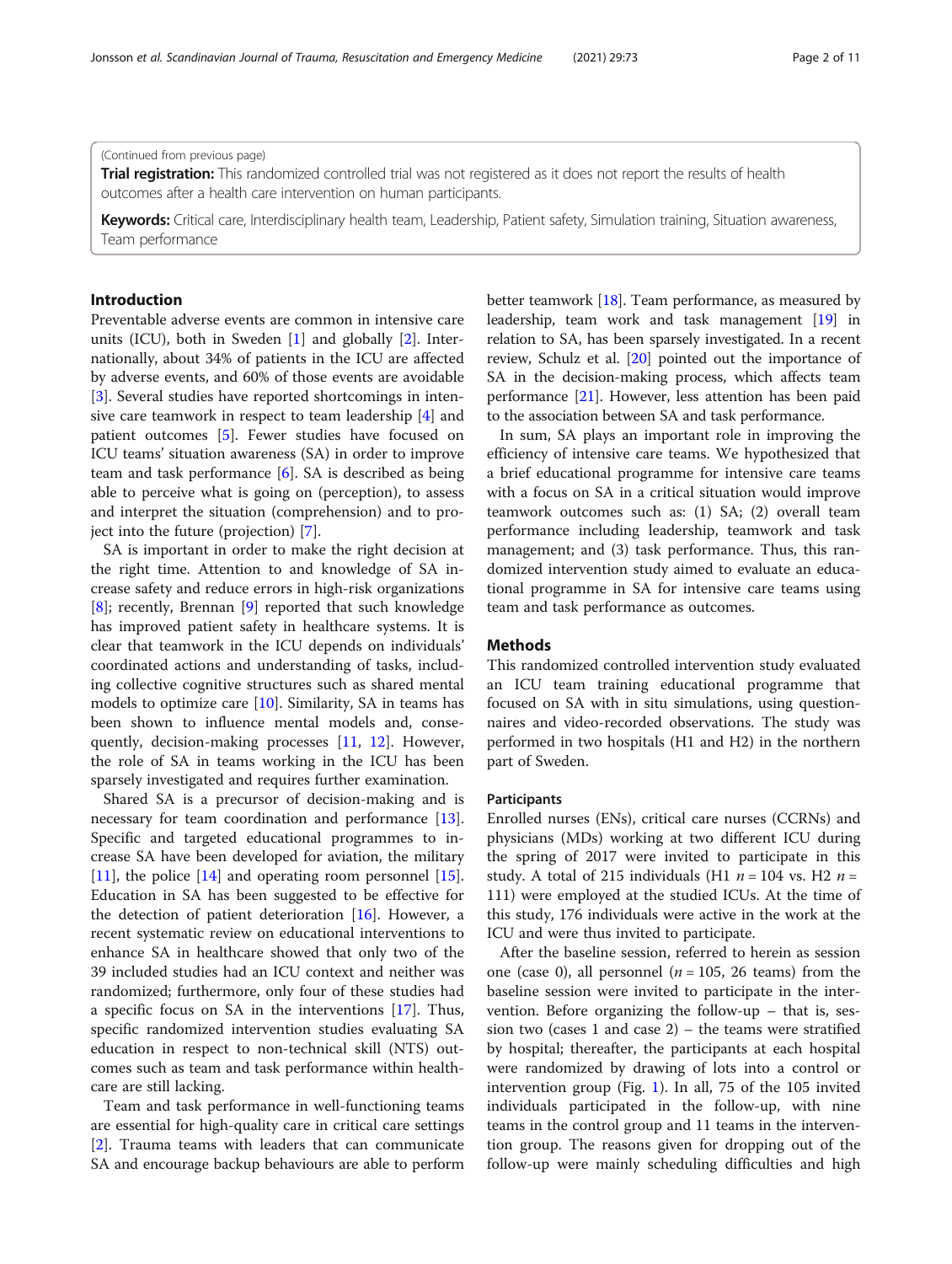<span id="page-2-0"></span>

workload at the clinics. The follow-up included 20 teams. Most participants were female (59 of 75), and the participants' ages ranged from 28 to 64 years (Table [1](#page-3-0)). Thirteen teams consisted of four individuals and seven teams consisted of three or five individuals. All teams included at least one of each of the listed professionals, except for one team that lacked an EN.

Information about the study was provided to the participants in both written and verbal form at site meetings and by mail. Although participation in this study was voluntary, the team training sessions were mandatory for all employees. CONSORT reporting of trials was used. Consent for the project was obtained from the clinic management, and the study was approved by the Regional Ethical Review Board in Northern Sweden (April 7, 2016, Decision No. 2016–54-31 M). Informed consent was obtained from all participants.

#### Setting

As mentioned earlier, the setting was in situ team training at two ICUs in two hospitals. The team training was performed using a patient simulator, Laerdal SimMan (3G). For standardization of the sessions, the patient simulator was pre-programmed with timed interventions for similar responses to performed actions. All other equipment was the usual equipment from the clinical environment. Two high-definition cameras were mounted to record the scenarios.

#### Procedure and team training for the intervention and control group

Session one was performed over 11 weeks during the spring of 2017. The same teams were then scheduled for session two, the follow-up training session including the intervention, during 8 weeks in autumn 2017 (Fig. [2](#page-3-0)).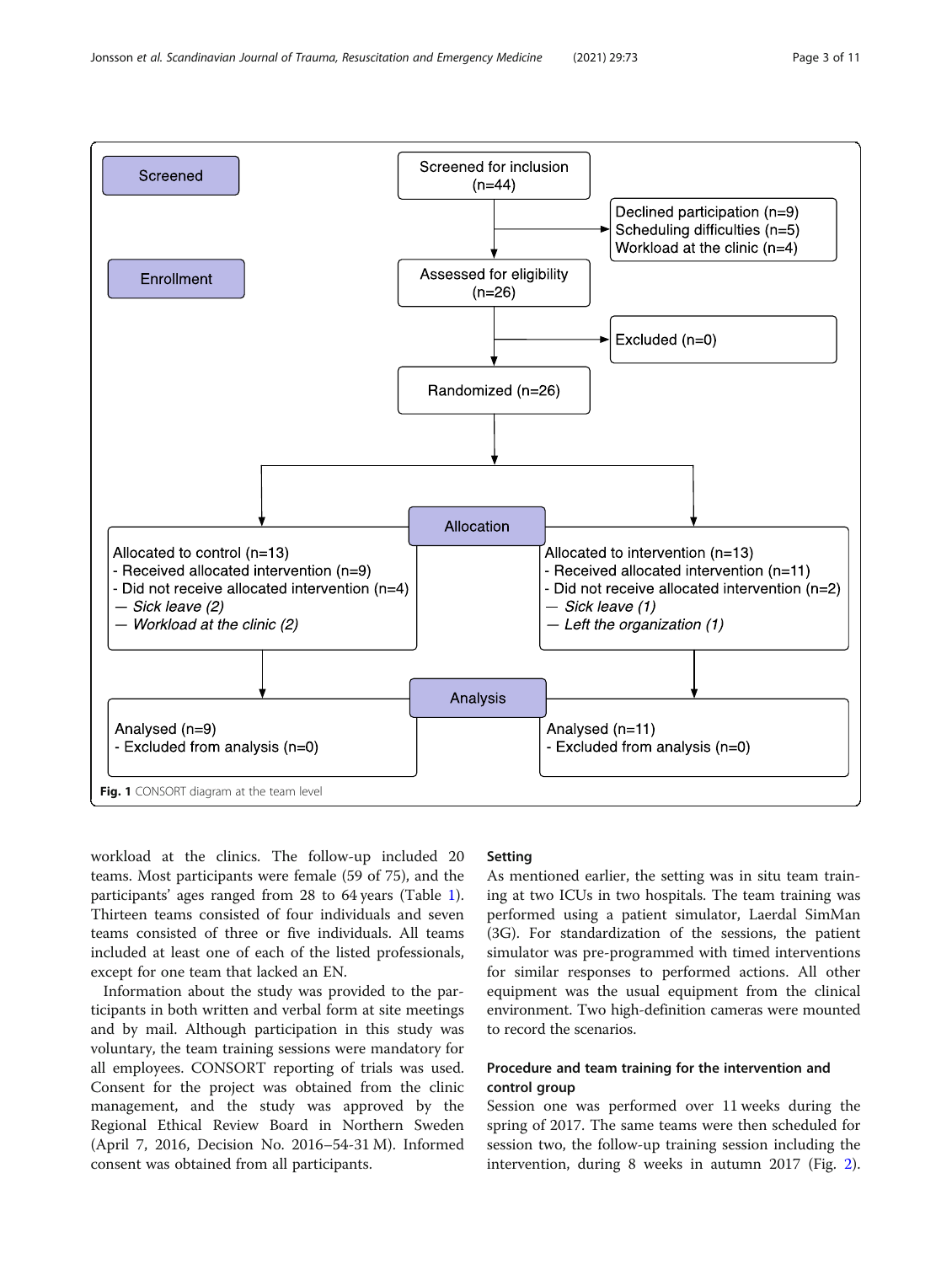<span id="page-3-0"></span>Table 1 Background characteristics of participants and teams in session two. Age and prior work experience are expressed as mean (standard deviation). Remaining variables are binary. At the team level, the proportion of participants in the teams belonging to the indicator category are shown as mean (standard deviation)

| <b>Characteristics</b>                      | <b>Individual level</b> |                           |              | <b>Team level</b>        |                         |              |
|---------------------------------------------|-------------------------|---------------------------|--------------|--------------------------|-------------------------|--------------|
|                                             | $m$ (sd)                |                           |              | $m$ (sd)                 |                         |              |
|                                             | Control $(n = 32)$      | Intervention ( $n = 43$ ) | $p$ (t-test) | Control $(n = 9)$        | Intervention $(n = 11)$ | $p$ (t-test) |
| Age                                         | 45.8 (9.7)              | 45.9(9.5)                 | .978         | 46.2 (5.86)              | 45.9 (5.82)             | .908         |
| Prior work experience                       | 16.6(9.9)               | 18.3(10.1)                | .476         | 17.0(6.17)               | 18.4 (5.35)             | .593         |
|                                             | n(%)                    |                           |              | $m$ (sd)                 |                         |              |
|                                             | Control                 | Intervention              | $p(X^2)$     | Control                  | Intervention            | $p$ (t-test) |
| Gender female                               | 23 (72)                 | 36 (84)                   | .216         | 0.72(0.13)               | 0.83(0.21)              | .209         |
| Gender male                                 | 9(28)                   | 7(16)                     |              | 0.28(0.13)               | 0.17(0.20)              | .209         |
| Hospital 1                                  | 20(63)                  | 19 (44)                   | .116         | 0.66(0.50)               | 0.45(0.52)              | .369         |
| Hospital 2                                  | 12(37)                  | 24 (56)                   |              | 0.33(0.50)               | 0.54(0.52)              | .369         |
| Profession EN                               | 10(31)                  | 12(28)                    | .879         | $\overline{\phantom{0}}$ | $\qquad \qquad -$       |              |
| Profession CCRN                             | 13(41)                  | 20(46)                    |              |                          |                         |              |
| Profession MD                               | 9(28)                   | 11(26)                    |              |                          |                         |              |
| MD at specialist level                      | 7(78)                   | 8(73)                     | .795         | 0.78(0.44)               | 0.73(0.47)              | .808         |
| Former courses                              | 18 (56)                 | 33 (77)                   | .060         | 0.55(0.26)               | 0.76(0.18)              | $.041*$      |
| Former experience CRM                       | 15(47)                  | 23 (54)                   | .571         | 0.45(0.30)               | 0.53(0.23)              | .452         |
| Former experience debriefing with video     | 14(44)                  | 18 (42)                   | .870         | 0.42(0.24)               | 0.41(0.20)              | .964         |
| Former education leadership                 | 5(16)                   | 11(26)                    | .298         | 0.16(0.15)               | 0.27(0.22)              | .201         |
| Former education communication              | 8(25)                   | 12(28)                    | .778         | 0.24(0.27)               | 0.28(0.18)              | .730         |
| Former team training with video             | 21 (66)                 | 27(63)                    | .800         | 0.63(0.27)               | 0.62(0.31)              | .968         |
| Former team training no video               | 26 (81)                 | 37 (86)                   | .575         | 0.79(0.29)               | 0.88(0.25)              | .437         |
| Positive attitude re value of team training | 30 (94)                 | 37 (86)                   | .285         | 0.94(0.13)               | 0.85(0.18)              | .274         |
| Perception of daily frequency of team work  | 29 (91)                 | 41 (95)                   | .417         | 0.91(0.19)               | 0.95(0.10)              | .483         |
| Perception of good quality of team work     | 30 (94)                 | 41 (95)                   | .630         | 0.94(0.11)               | 0.92(0.15)              | .661         |



(yellow boxes)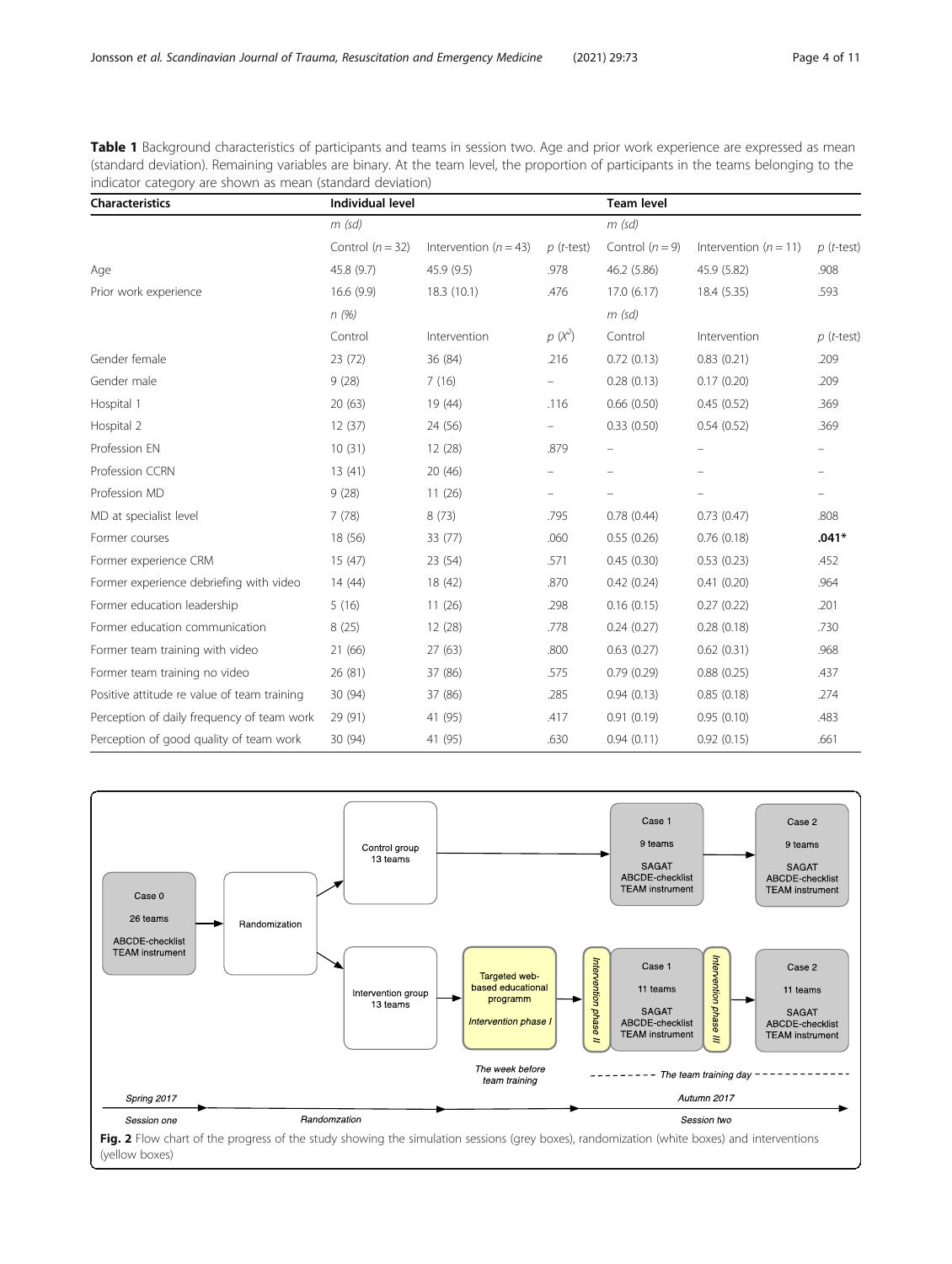The baseline data from session one were analysed separately and recently published [\[21](#page-9-0)]. In session two, the participants trained using two different cases (case 1 and case 2). All three scenarios were designed to last 15–20 min and were first tested on physicians and CCRNs/ registered nurse anesthetists not involved in the study.

Six instructors at each hospital facilitated the training sessions, two at a time. Between session one and session two, the instructors  $(n = 6)$  in the intervention group received a one-day educational session including SA and theories of didactics and experiential learning [\[22](#page-9-0)]. Before the start of both sessions one and session two, all participants received a short pre-briefing that focused on the goals of the training and were asked to act as if they were experiencing an ordinary day at work. The participants were also introduced to the training room, facilities and patient simulator. The patients in the cases were in directly life-threatening situations. Case 0 suffered from several airway problems, case 1 suffered from obstructive pulmonary disease and case 2 was experiencing severe septic shock.

#### Training for the intervention group

In addition to the simulation cases with reflective debriefings, which were the same as those provided in the control group, the intervention group were given a web-based educational programme (phase I), and two reflection sessions that focused on SA (*phase II* and *phase* III) (Fig. [2](#page-3-0) and Supplementary Table [1\)](#page-9-0).

#### Phase I

One week before session two, the participants in the intervention group went through a one-hour webbased educational programme. The programme consisted of four brief video lectures, three reflective questions to process the content, and five multiplechoice questions at the end. The theoretical parts focused on how to achieve SA. The programme also included theory on interprofessional teamwork, patient safety, NTSs and reflective learning. The learning objectives were focused on: (1) human factors and their significance for clinical practice [[23,](#page-9-0) [24\]](#page-9-0); (2) theories on how team members can optimize their abilities and identify their own strengths and weaknesses [[25](#page-10-0)–[27\]](#page-10-0), (3) descriptions for understanding SA [[7](#page-9-0)]; and (4) theories on how to use SA knowledge in clinical practice [[6,](#page-9-0) [28](#page-10-0)]. Each participant had an individual log in, which permitted personalized reminders to complete the programme.

Illustrations and a process description of SA were used with permission from Situational Awareness and Patient Safety, a resource developed by the Canadian Medical Protective Association and the Royal College of Physicians and Surgeons of Canada [\[28](#page-10-0)].

#### Phase II

Immediately before session two, the intervention group had a one-hour instructor-facilitated reflective discussion on the key concepts from *phase I*.

#### Phase III

After case 1 in session two, the participants had a reflective debriefing session [[29](#page-10-0)] in a nearby room together with the instructors. The different phases of reflection – namely, reaction, analysis, summary and application – were discussed in order to facilitate experiential learning [\[22](#page-9-0)]. For the intervention group, the focus was on SA and how to turn theory into practice.

Finally, the participants were introduced to case 2 and were urged to apply their knowledge of SA and team skills.

#### Training for the control group

For the control group, the web educational programme (phase I) and the two reflection sessions (phases II and III in the intervention) were not included in the training. However, after case 1, in session two, the control group had a debriefing session that included the same didactic as that provided to intervention group, except that it did not focus on SA (Table [1](#page-3-0) and Supplementary Table [1](#page-9-0)).

#### Data collection

In order to evaluate the SA educational programme, questionnaires and video recordings of cases 0, 1 and 2 were used. The questionnaires included background characteristics and the Situation awareness global assessment technique (SAGAT) (cases 1 and 2), the TEAM instrument and the ABCDE checklist (cases 0, 1 and 2; Figs. [2](#page-3-0) and [3\)](#page-5-0).

#### SAGAT

Within healthcare, the SAGAT is the most commonly used method to measure SA  $[30, 31]$  $[30, 31]$  $[30, 31]$  $[30, 31]$  $[30, 31]$ . Its feasibility within a Swedish context has been tested by our re-search group [\[32](#page-10-0)]. SAGAT was designed to measure three levels of SA: (1) perception, (2) comprehension, and (3) projection. SAGAT uses goal-directed task analysis, as initially described by Endsley [[11](#page-9-0)], to develop SA items for each level. Major goals for the session are identified by expert and the questions are thereafter constructed to the specific SA recruitments. (Supplementary Table [2](#page-9-0)). The technique involves a "freezing" activity at set points during the simulation; during the freezing activity, the SAGAT questionnaires should be distributed to the participants  $[11]$ . In case 1, a questionnaire with 13 items were distributed to the participants around 5 mins into the scenario. In case 2, 26 items were split into two different questionnaires, with the first "freeze" including 14 items and the second freeze including 12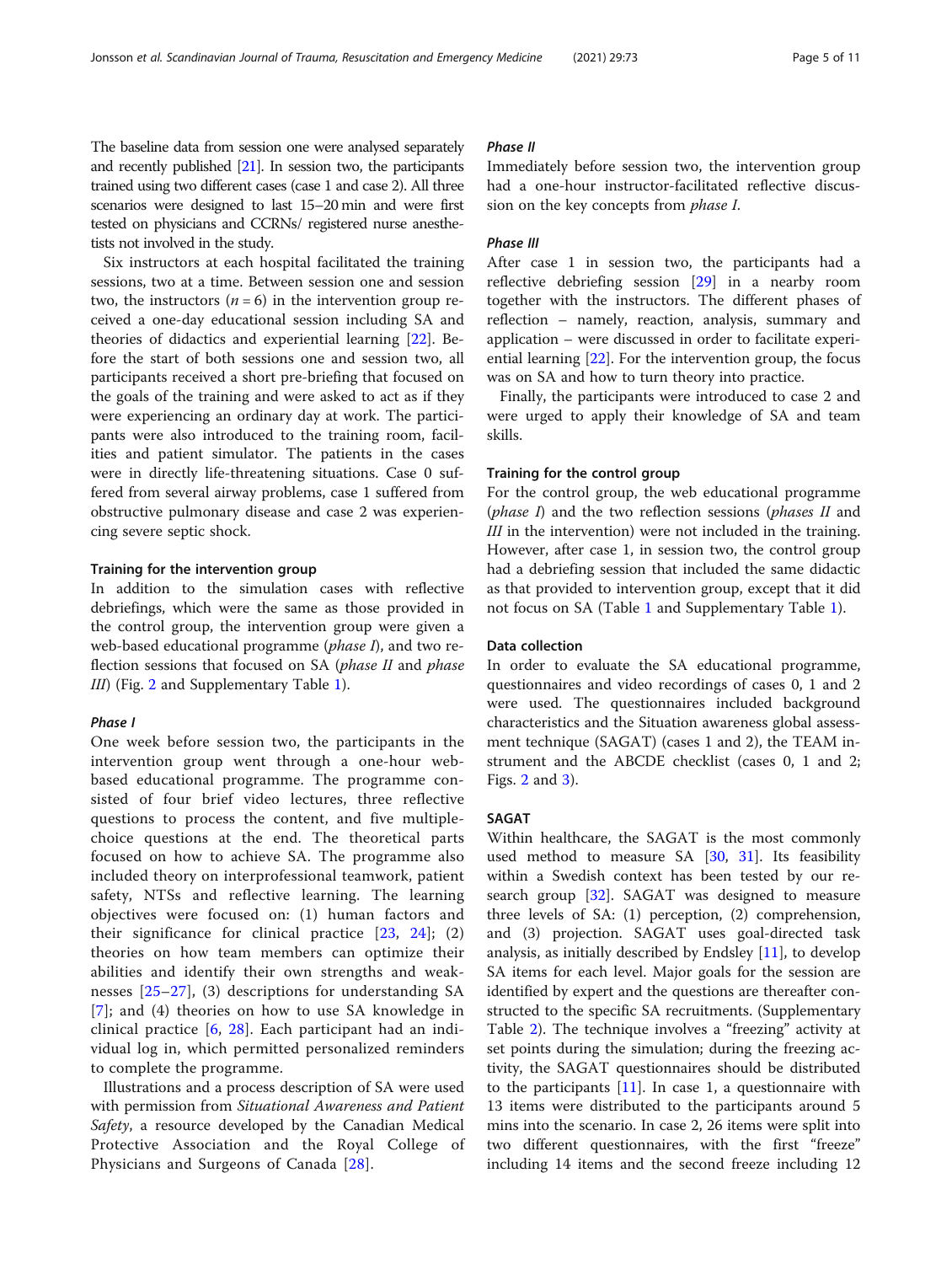<span id="page-5-0"></span>

items. The first freeze occurred 5 mins into the scenario and the second freeze took place 5 mins after the scenario resumed. During the freeze times, the patient monitor was switched off. The items were either free text or multiple-choice items (Supplementary Table [2](#page-9-0) and [3\)](#page-9-0). The answers given by the participants were classified as either incorrect  $(0)$  or correct  $[1]$  by two of the authors (KJ, MHu). Individual SAGAT scores were calculated as the sum of the items and then team SAGA T (TSAGAT) was calculated as the mean score in each team, giving a TSAGAT between 0.00–13.00 in case 1 and 0.00–26.00 in case 2.

#### The TEAM instrument

The TEAM instrument was used to measure team performance [[33\]](#page-10-0). The TEAM instrument includes three subscales: leadership (2 items), teamwork (7 items), and task management (2 items), and includes one item for the assessment of overall performance. All items except

for the overall item were scored on a scale from 0 to 4 (Never/Hardly ever = 0, Seldom = 1, About as often as not = 2, Often = 3, Always/Nearly always = 4), and *overall* was scored from 1 to 10. Based on items in the respective subscale, mean scores were calculated for leadership, teamwork, and task management and given values between 0.00–4.00. In addition, based on all the items in the TEAM instrument  $(n = 11)$ , a mean score was calculated (total) and given values between 0.00–4.00. Thus, the total score included all items measuring leadership, teamwork, and task management. The overall team performance item only consisted of one question and was therefore handled as a single overall item (*overall*) [\[33](#page-10-0)].

#### ABCDE checklist

The ABCDE checklist was developed out of the ATLS protocol [\[34](#page-10-0)], and the checklist has been tested for feasibility and interrater reliability by our research group [[32\]](#page-10-0). In this study, the ABCDE checklist [\[32](#page-10-0)] was used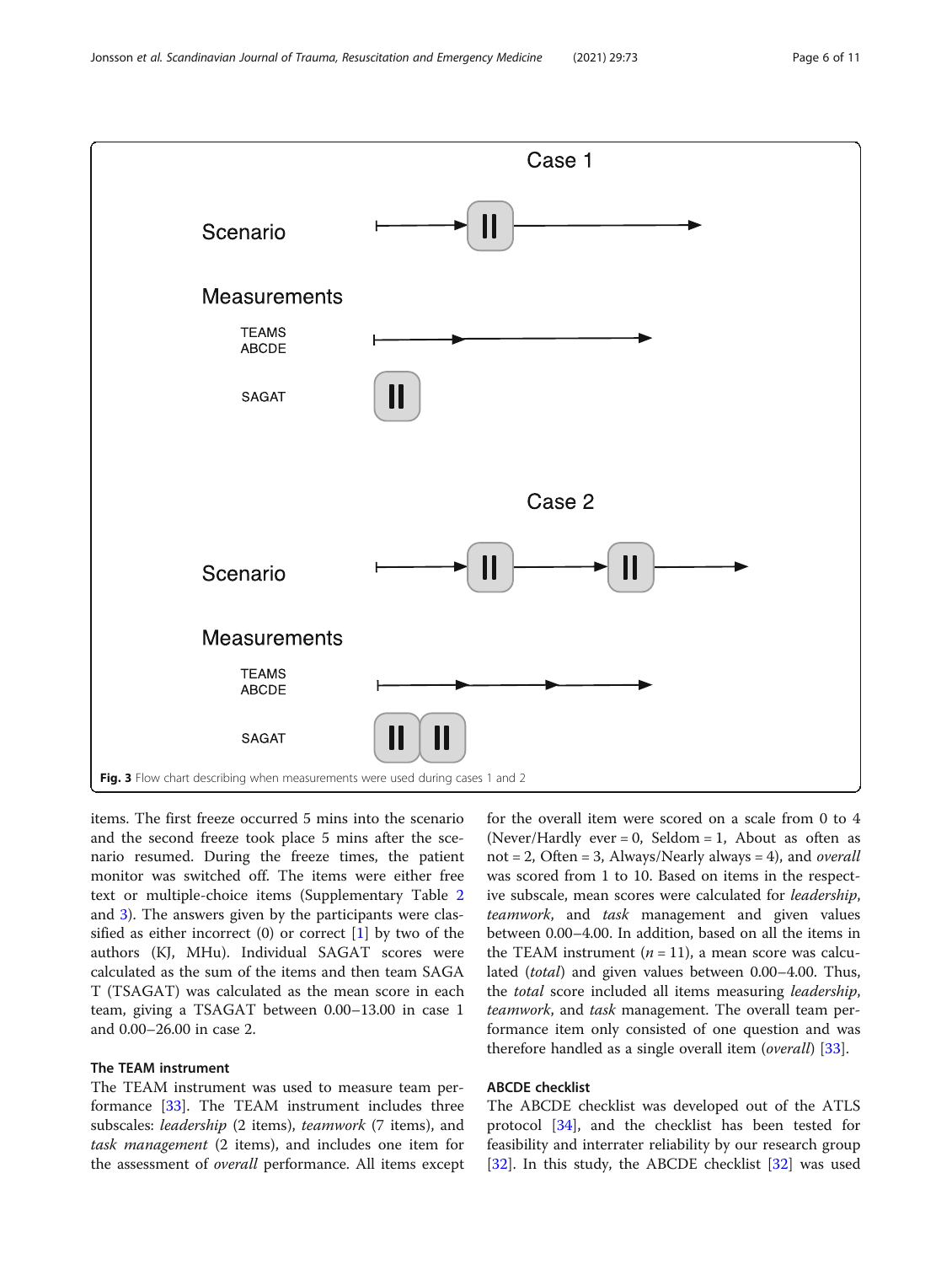to measure task performance in terms of how the teams managed the airway (one item), breathing (five item), circulation (two items), disability (one item) and exposure (one item), for a total of 10 items. Each item was scored from 0 to 3 (Not initiated = 0, Performed partly = 1, Performed completely = 2, Performed consistently during the whole simulation = 3, Not applicable =  $NA$ ). Based on all the items in the scale, a mean score was calculated, and a score from 0.00 to 3.00 was given. One item from breathing assessments was deleted in case 1.

Two of the authors (MHu and MHä) independently reviewed the recorded videos and scored the TEAM instrument and the ABCDE checklists, blinded to the control and intervention group.

#### Statistical analyses

Statistical analysis was performed using IBM SPSS Statistics for Windows v.25. Background characteristics were described at the individual and team level (Table [1\)](#page-3-0). At the individual level, age and prior work experience were presented as means and standard deviation. At the team level, the variables were aggregated, giving mean values for age and prior work experience. The remaining variables were binary, and mean values were used to show the proportion of participants in the teams belonging to the indicator category. For analyses of differences in background characteristics, independent sample t-tests or the Chisquare test were used, as indicated in Table [1](#page-3-0).

According to the aim of this study, each team was defined as a unit. The means of the individuals in each team for each scale (TSAGAT, ABCDE and TEAM) were used as dependent variables. Normality for each dependent variable was checked with skewness.

The effect of the intervention on education was analysed with the generalized estimating equation (GEE) [[35\]](#page-10-0), assuming a scale linear model with an independent correlation matrix. The models accounted for the testing between the intervention and control group, the time (case 0, case 1 and case 2) and changes over time between the intervention and control group. We used GEE models to analyse the changes from case 0 to case 2, and from case 1 to case 2, respectively. Significance was set at  $p < 0.05$ .

#### Study sample

Calculation of statistical power for the TEAM instrument was performed to determine the number of participants using G\*Power [\[36](#page-10-0)]. From previously published data (Table 3 in Cooper et al. [\[33](#page-10-0)]) a mean TEAM total of 2.49 with a standard deviation of 0.91 was calculated. With a power of 80% at the 0.05 significance level, a total of 22 teams would be needed to detect an increase in the mean of 1.0.

#### Results

In this randomized study, no significant differences were found in background characteristics between the intervention and control group regarding education, former crisis resource management (CRM) knowledge, former team training or proportion of MDs being specialists. The only significant difference between the groups was former courses at a team level ( $p = 0.041$ ; Table [1\)](#page-3-0).

After education in SA, the TEAM subscales leadership and task management as well as the total score improved significantly in the intervention group from case 1 to case 2, as compared with the control group  $(p =$ 0.003,  $p = 0.018$  and  $p = 0.030$ ; Table [2\)](#page-7-0). More specifically, in the intervention group, the mean value for the subscale *leadership* increased from case 1 to case 2 (2.67, SE .11 vs. 3.17, SE .10), while there was no corresponding increase in the control group (2.50, SE .12 vs. 2.59, SE .11). The mean value for the subscale task management increased between case 1 and case 2 for the intervention group (2.50, SE .11 vs. 3.12, SE .07) and the corresponding increase for the control group was lower (2.60, SE .08 vs. 2.85, SE.14). The mean value for total increased between case 1 and case 2 for the intervention group (2.50, SE .08 vs. 2.91, SE .08), while the corresponding increase for the control group was somewhat lower (2.47, SE.08 vs. 2.70, SE .10; Table [2\)](#page-7-0).

No significant differences were found between the intervention and control group in the TEAM subscales teamwork and overall, the TSAGAT or the ABCDE checklist (Table [2](#page-7-0)).

#### **Discussion**

This randomized controlled intervention study demonstrates improvements in team performance for intensive care teams after a 2-h, three-phase educational intervention with a focus on SA. Both the intervention and the control group participated in three full-scale simulation scenario training cases with debriefings. The intervention group increased its TEAM total score from case 1 to case 2, mainly due to improvements in the subscales leadership and task management.

This study builds on prior research indicating that team training improved team performance [[37\]](#page-10-0) and that well-functioning task work was found to be essential for efficient teamwork [\[38](#page-10-0)]. Frequent sharing of mental models and frequent back up team leader behaviour correlated to better team performance [\[18\]](#page-9-0). SA has been found to be essential when developing mental models [[39\]](#page-10-0), and simulation based education has been shown to be an effective learning modality to enhance SA [\[17](#page-9-0)]. Moreover, in a qualitative study ICU nurses described that simulation based team training will prepare ICU nurses in taking care of severely ill patients and achieve a more common understanding in teamwork towards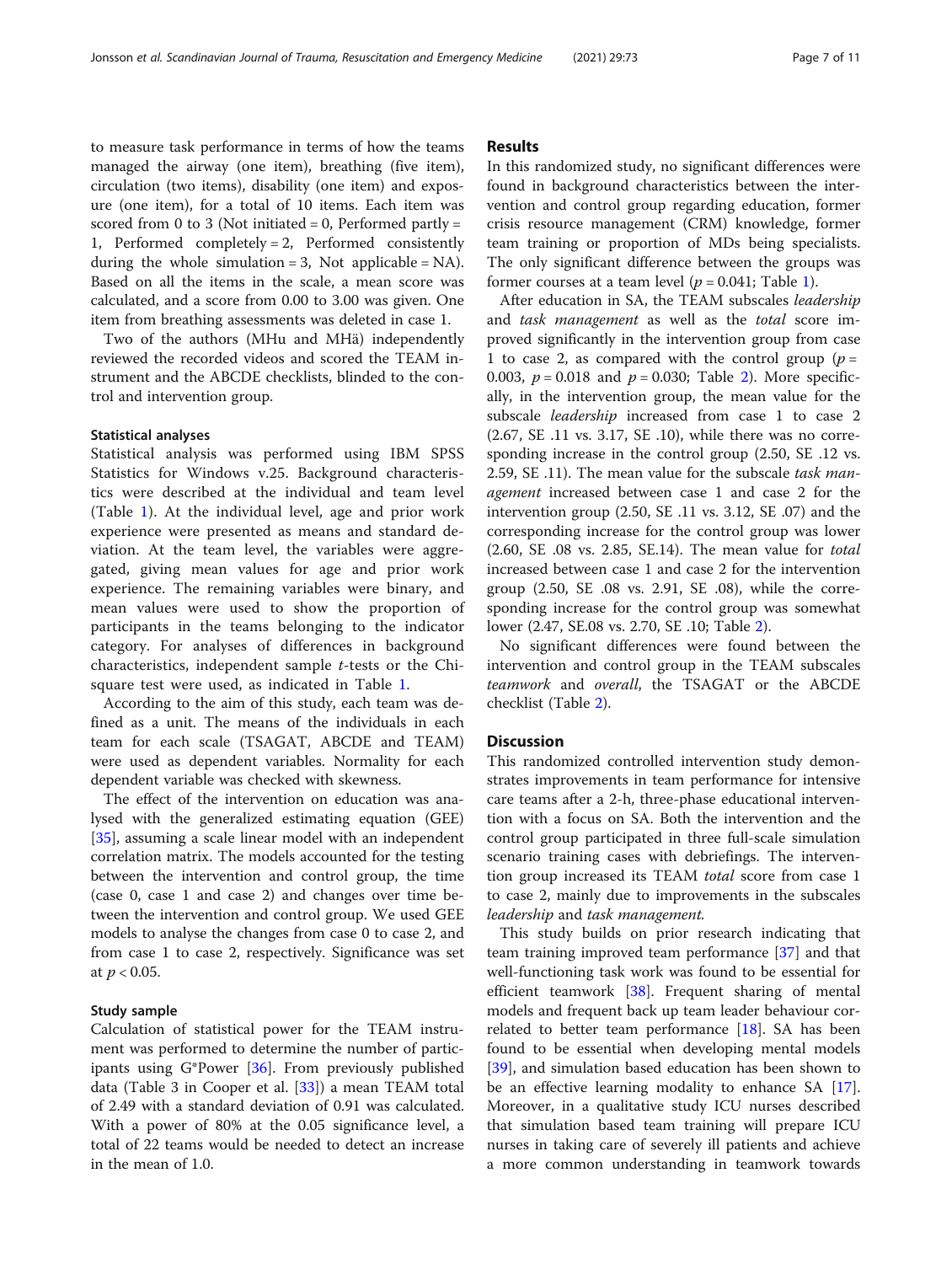<span id="page-7-0"></span>

| こり フ 。 フ フ 、 フ 、 ハ : : ハ : フ : フ : フ : フ : フ : フ : : : フ : : : : フ : : : : : : : : l   ♪ : : : : : : : | Intervention group<br>mean (SE) |              |                                     | Control groups<br>mean (SE) |               |                | √_フ ヘ ・コンフィフィーフ ー フ フィアフノ ヽ ヘ ー  フィアフ 、 ン! バーブ フィアフフ ヽ ヘ フ フィアフ 、 フ ・ ハ!! ノフィフス 、 」 フ : フ : フ : フ : ハ : ハ : フ : コ : フ : ハ : ハ : ハ :<br>control | Differences in mean change between intervention and |
|--------------------------------------------------------------------------------------------------------|---------------------------------|--------------|-------------------------------------|-----------------------------|---------------|----------------|------------------------------------------------------------------------------------------------------------------------------------------------|-----------------------------------------------------|
|                                                                                                        | $case 0 (n = 13)$               |              | case 1 $(n = 11)$ case 2 $(n = 11)$ | $case 0 (n = 13)$           | case $1(n=9)$ | $case 2 (n=9)$ | case 0 versus case 2                                                                                                                           | N<br>case 1 versus case                             |
| <b>TEAM</b> instrument                                                                                 |                                 |              |                                     |                             |               |                |                                                                                                                                                |                                                     |
| Leadership (score 0.00-4.00) <sup>a</sup>                                                              | 2.77 (.11)                      | 2.67 (.11)   | 3.17 (.10)                          | 2.48 (.17)                  | 2.50(12)      | 2.59 (.11)     | mean change = .30<br>$SE = 0.20$<br>$\rho = .149$                                                                                              | mean change = $.42$<br>$SE = 0.14$<br>$p = 0.003$   |
| Teamwork (score 0.00-4.00) <sup>a</sup>                                                                | 2.58 (.09)                      | 2.45 (.08)   | 2.78 (.10)                          | 2.50 (.14)                  | 2.43 (.10)    | 2.70 (.10)     | mean change = .01<br>$SE = 0.13$<br>$p = .962$                                                                                                 | mean change = .06 $SE = 0.08$<br>$p = .508$         |
| Task management (score 0.00-4.00) <sup>ª</sup> 2.73 (.13)                                              |                                 | 2.50 (.11)   | 3.12 (.07)                          | 2.71 (.15)                  | 2.60 (.08)    | 2.85 (.14)     | mean change = $.24$ SE = $.17$<br>$p = .157$                                                                                                   | mean change = $.36$ SE = $.15$<br>$p = 018$         |
| $(score 0.00 - 10.00)$ <sup>a</sup><br>Overall                                                         | 6.92 (.24)                      | 6.55 (.19)   | 7.87 (.16)                          | 6.77 (.28)                  | 6.61 (.26)    | 7.61 (.19)     | mean change $= .10$ SE $= .36$<br>$p = 775$                                                                                                    | mean change = $.32$ SE = $.23$<br>$p = 174$         |
| $(score 0.00 - 4.00)$ <sup>a</sup><br><b>Total</b>                                                     | 2.64 (.09)                      | 2.50 (.08)   | 2.91 (.08)                          | 2.53 (.14)                  | 2.47 (.08)    | 2.70 (.10)     | mean change $= .10$<br>$p = 434$<br>$SE = .13$                                                                                                 | mean change $= .18$<br>$\rho = 0.30$<br>$SE = 0.08$ |
| $(score 0.00 - 3.00)$ <sup>a</sup><br>ABCDE-checklist<br>10 item case 2<br>9 item case                 | 2.14 (.06)                      | (05)<br>2.21 | 2.52 (.03)                          | 2.11 (.06)                  | 2.09 (.08)    | 2.48 (.07)     | mean change = .01<br>$01 = 35$<br>$\rho = .897$                                                                                                | mean change = – .084<br>SE = .12<br>$p = .492$      |
| $(score 0.00 - 1.00)$<br>TSAGAT                                                                        |                                 | (03)<br>45   | .55 (.03)                           |                             | 48 (.03)      | 49 (.02)       |                                                                                                                                                | mean change = .08<br>$SE = .05$<br>$p = 0.062$      |
| a higher score indicates a higher degree of performance                                                |                                 |              |                                     |                             |               |                |                                                                                                                                                |                                                     |

higher score indicates a higher SA

Table 2 Estimated mean score and changes between the intervention and control group on outcomes for case 2, and for case 1 vs case 2, respectively Table 2 Estimated mean score and changes between the intervention and control group on outcomes for case 2, and for case 1 vs case 2, respectively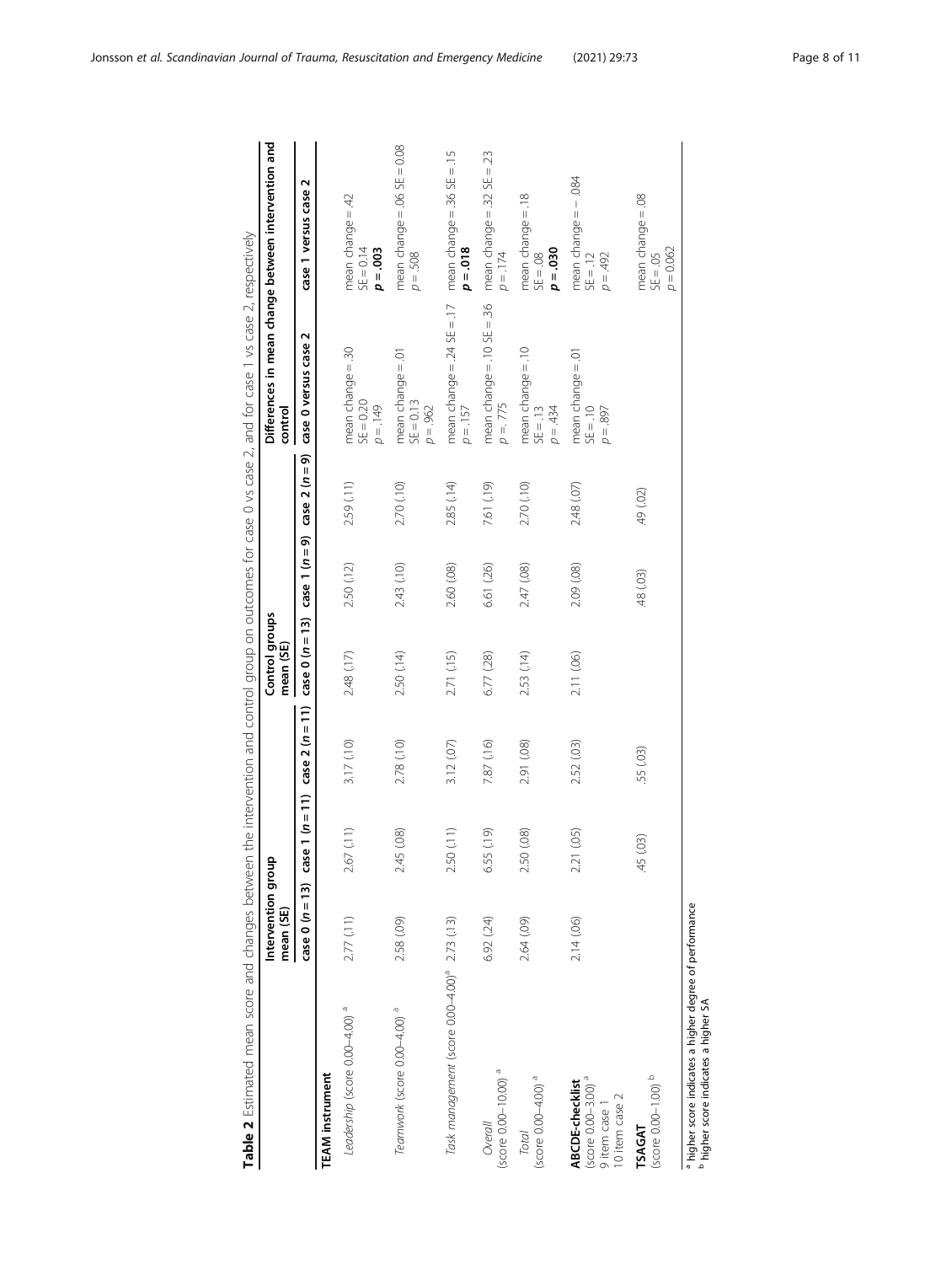patient safety [[40](#page-10-0)]. Thus, the intervention in this study was designed to facilitate a process where the multidisciplinary team, consisting of a mixture of competences and professions, work together to enhance their performance. In the present study we found an effect of the intervention on team performance but not did not find an effect on SA as measured by SAGAT. In a randomized trial, Hänsel et al. [\[41\]](#page-10-0) studied the effect of simulation training compared to traditional CRM course on team performance and SA. In the group that received simulator training, SA (as measured by SAGAT) increased compared to the group participating in a traditional CRM course. A systematic review comparing the effectiveness of educational interventions on healthcare professionals' SA, showed that simulation based education as the most effective educational modality to enhance SA. However, of 39 included studies, only four had educational interventions specifically focusing on SA. In the other included studies, SA was only a small part of the educational intervention [\[17](#page-9-0)]. Thus, further research on the effects of educational interventions specifically focusing on SA is needed.

It is not a common practice in the literature to use the SAGAT to measure SA in ICU scenarios [[42\]](#page-10-0). Cooper et al. [[43\]](#page-10-0) identified 14 studies measuring SA in emergency settings; of these, four used the SAGAT, but not in an ICU context. Recently, Coolen et al. [[44\]](#page-10-0) showed a correlation between the SAGAT, team task prioritization, problem solving and rapid diagnosis within paediatric acute care teams. In the present study, training in SA improved the professionals' abilities to manage critical situations, as measured with the TEAM instrument; however, the difference in mean change in the TSAGAT between the control and intervention group did not reach a significant level.

The limitations in this study require consideration. The SAGAT is measured by asking participants to answer questionnaires while the running scenario has been paused. Like all tests, SAGAT sensitivity is affected by small samples and few items [[42\]](#page-10-0). It is possible that the relatively low number of items (13 in case 1 and 26 in case 2) might explain the lack of a significant difference in the SAGAT for the intervention group, as a greater number of items in the questionnaires might have increased the sensitivity of the SAGAT measurements.

A two-hour intervention might be considered as small compared to the effect size postulated in the power analysis. When planning the study, our assumption was that the educational intervention would have the potential to substantially increase TEAM performance. This brief, but systematic, training in enhancing SA did result in significant improvements in TEAM total, and in the subscales leadership and task management. Most likely, however, more teams would have been beneficial to enhance the power of the study. For example, the difference in SAGAT between intervention and control was borderline to becoming significant  $(p$ -value 0.06), which might be a type II error.

Running full-scale in situ simulations in a critical care ward was challenging since resources might be dynamically reallocated from the educational programme to meet urgent clinical needs. It is well established that efficient team training requires effort  $[45, 46]$  $[45, 46]$  $[45, 46]$  $[45, 46]$  $[45, 46]$ , and there is an association between learning outcomes and hours of training [[47\]](#page-10-0). Repeated training sessions are needed for the retention of team training knowledge  $[45]$ , as well as to achieve positive effects through CRM training [\[48\]](#page-10-0).

This randomized controlled intervention study demonstrates that a small educational intervention, consisting of a web module with follow-up group discussion in preparation for an in situ simulation session, may increase the positive effects of simulation based education. As Parush [[49\]](#page-10-0) describes, SA is a tacit viable concept, highly relevant in the clinical context since specific SA education effect task as well as team performance and to achieve high SA is a trainable skill for both novices and well experienced staff. Focusing on obtaining SA – that is, the process of how the team as a whole notice the situation (perception), understands how to interpret the situation (comprehension) and realizes how the situation is about to develop (projection) – was found to increase team performance. It is still too early to draw definitive conclusions based available studies regarding which educational intervention that is most effective for optimizing team SA. Simulation as an educational modality is beginning to be evaluated favourably for healthcare [\[17](#page-9-0)], but still details as length of the intervention, repetitions, and team sizes remains elusive.

#### Conclusion

This study stresses the importance of education in SA in intensive care teams in order to improve team and task performance. SA influence mental models and is a precursor in decision-making and is therefore necessary for team coordination and performance. This study found improvements in the TEAM subscales leadership and task management after a 2-h educational intervention focusing on SA. The predicted increase in SA was not detectable, at least not with SAGAT. Randomized controlled educational in situ simulation studies are resource intensive but are needed to achieve evidence-based education. Further research is required to evaluate whether enhancing team SA can effectively improve team performance.

#### Abbreviations

CCRN: Critical care nurses; EN: Enrolled nurses; GEE: Generalized estimating equation; ICU: Intensive care units; MD: Physicians; NTS: Non-technical skill; SA: Situation awareness; SAGAT: Situation awareness global assessment technique; TSAGAT: Team situation awareness global assessment technique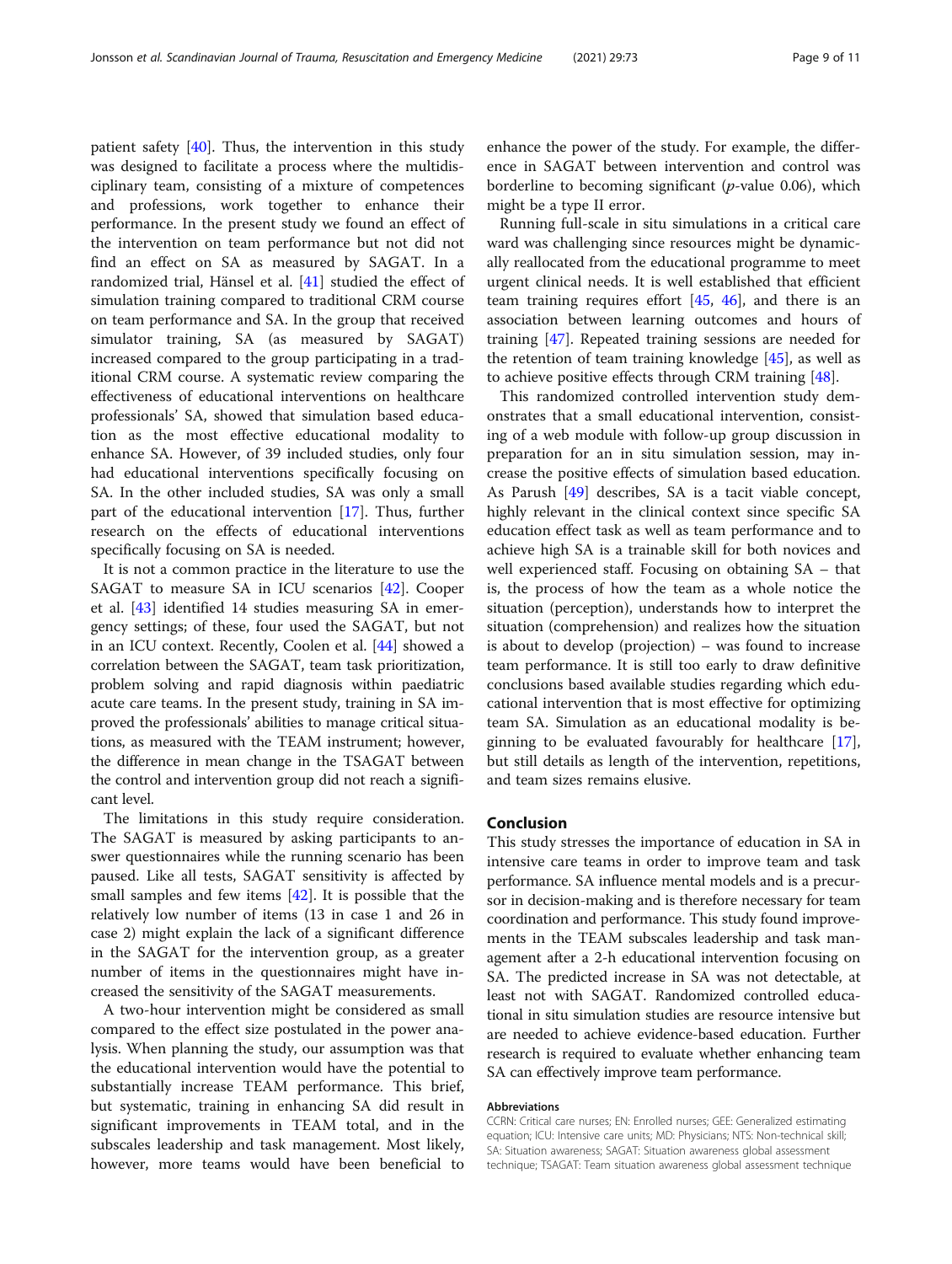#### <span id="page-9-0"></span>Supplementary Information

The online version contains supplementary material available at [https://doi.](https://doi.org/10.1186/s13049-021-00878-2) [org/10.1186/s13049-021-00878-2.](https://doi.org/10.1186/s13049-021-00878-2)

Additional file 1: Supplementary Table 1. Overview of differences in the educational programme between the control and intervention group. Supplementary Table 2. Goal directed task analysis document case 2. **Supplementary Table 3.** SAGAT questionnaire case 2, freeze one and two.

#### Acknowledgements

The authors wish to thank all the participating staff, simulator instructors and the organization from the two hospitals.

#### Trial registration

The ICMJE guidelines states that research on healthcare providers should be registered if the purpose is to examine health outcomes on patients but not if the purpose is to examine effects only on providers knowledge and attitudes. In our case we measure effects on providers knowledge and teamwork. No patients, except for a simulator, were involved in the study. Thus the study has not been prospectively registered.

#### Authors' contributions

All authors agree with the content and give consent to submit, also obtained consent from each institute where the work has been carried out. All author contributed to the study conception and design. Material preparation and the first draft of the manuscript were performed by Karin Jonsson and Magnus Hultin. All authors have read and approved the version to be published and agree that the work is appropriately investigated and resolved.

#### Funding

This study was made possible by support by Region Västerbotten, grant no. VLL-663801, VLL-836931, and RVB- 930528, by Region Norrbotten grant no NLL-765981, by J C Kempe memorial foundation, by Alice Lindstöm's foundation and by the Medical Faculty of Umeå university. Open Access funding provided by Umea University.

#### Availability of data and materials

The dataset used and analyzed during the current study are available from the corresponding author on reasonable request.

#### Declarations

#### Ethics approval and consent to participate

Approval was obtained from the Regional Ethical Review Board in Northern Sweden (April 7, 2016, Decision No. 2016–54-31 M). The study was performed in line with the principles of the Declaration of Helsinki. Written informed consent was obtained from all participants included in the study.

#### Consent for publication

Not applicable.

#### Competing interests

None of the authors have any support from company or have financial interest that may be relevant to the submitted work. All have completed the conflict of interest disclose statement.

#### Author details

<sup>1</sup>Department of Nursing and Department of Surgical and Perioperative Sciences, Anesthesiology and Critical Care Medicine, Umeå University, S-901 87 Umeå, Sweden. <sup>2</sup>Department of Nursing, Umeå University, S-901 87 Umeå, Sweden. <sup>3</sup>Department of Epidemiology and Global Health, Umeå University, S-901 87 Umeå, Sweden. <sup>4</sup>Department of Surgical and Perioperative Sciences, Anesthesiology and Critical Care Medicine, Umeå University, S-901 87 Umeå, Sweden.

Received: 13 October 2020 Accepted: 21 April 2021 Published online: 02 June 2021

#### References

- 1. Nilsson L, Pihl A, Tagsjo M, Ericsson E. Adverse events are common on the intensive care unit: results from a structured record review. Acta Anaesthesiol Scand. 2012;56(8):959–65.
- 2. Garrouste-Orgeas M, Flaatten H, Moreno R. Understanding medical errors and adverse events in ICU patients. Intensive Care Med. 2016;42(1):107–9.
- 3. Merino P, Alvarez J, Cruz Martin M, Alonso A, Gutierrez I, Investigators SS. Adverse events in Spanish intensive care units: the SYREC study. Int J for Qual Health Care. 2012;24(2):105–13.
- 4. Reader TW, Flin R, Cuthbertson BH. Team leadership in the intensive care unit: the perspective of specialists. Crit Care Med. 2011;39(7):1683–91.
- 5. Donovan AL, Aldrich JM, Gross AK, Barchas DM, Thornton KC, Schell-Chaple HM, et al. Interprofessional care and teamwork in the ICU. Crit Care Med. 2018;46(6):980–90.
- 6. Schulz CM, Endsley MR, Kochs EF, Gelb AW, Wagner KJ. Situation awareness in anesthesia: concept and research. Anesthesiol. 2013;118(3):729–42.
- 7. Endsley MR, Garland DJ. Situation awareness : analysis and measurement. Mahwah, NJ: Lawrence Erlbaum Associates; 2000.
- 8. Endsley MR, Jones DG. Designing for situation awareness : an approach to user-centered design. 2nd ed. Boca Raton, FL: CRC Press; 2012.
- 9. Brennan PA, Holden C, Shaw G, Morris S, Oeppen RS. Leading article: What can we do to improve individual and team situational awareness to benefit patient safety? Br J Oral & Maxillofacial Surg. 2020;58(4):404–8.
- 10. Stout RJ, Cannon-Bowers JA, Salas E, Milanovich DM. Planning, shared mental models, and coordinated performance: an empirical link is established. Hum Factors. 1999;41(1):61–71.
- 11. Endsley MR. Toward a theory of situation awareness in dynamic-systems. Hum Factors. 1995;37(1):32–64.
- 12. D'Esmond LK. What was I thinking? Decision making and its impact on outcomes, quality improvement, and research. Intensive and Crit Care Nurs. 2018;45:1–2.
- 13. Nemeth CP. Improving healthcare team communication: building on lessons from aviation and aerospace. London: Routledge; 2017.
- 14. O'hare AJ, Beer A. A mixed method investigation of past trainees' perceptions of a critical incident situational awareness training program. J Police Crim Psychol. 2018;35(1):13–34.
- 15. Pons Lelardeux C, Panzoli D, Lubrano V, Minville V, Lagarrigue P, Jessel J-P. Communication system and team situation awareness in a multiplayer realtime learning environment: application to a virtual operating room. Vis Computer. 2017;33(4):489–515.
- 16. Brady PW, Goldenhar LM. A qualitative study examining the influences on situation awareness and the identification, mitigation and escalation of recognised patient risk. BMJ Quality Saf. 2014;23(2):153–61.
- 17. Walshe NC, Crowley CM, O'Brien S, Browne JP, Hegarty JM. Educational Interventions to Enhance Situation Awareness: A Systematic Review and Meta-analysis. Simul Healthc: J of the Society for Simul in Healthc. 2019; 14(6):398–408.
- 18. Johnsen BH, Westli HK, Espevik R, Wisborg T, Brattebo G. High-performing trauma teams: frequency of behavioral markers of a shared mental model displayed by team leaders and quality of medical performance. Scand J Trauma Resusc Emerg Med. 2017;25(1):109.
- 19. Flin R, Patey R. Improving patient safety through training in non-technical skills. BMJ. 2009;339:b3595.
- 20. Schulz CM, Burden A, Posner KL, Mincer SL, Steadman R, Wagner KJ, et al. Frequency and type of situational awareness errors contributing to death and brain damage: a closed claims analysis. Anesthesiol. 2017;127(2):326–37.
- 21. Jonsson K, Hultin M, Härgestam M, Lindkvist M, Brulin C. Factors influencing team and task performance in intensive care teams in a simulated scenario. Simul in Healthc. 2020. Accepted for publication.
- 22. Kolb AY, Kolb DA. Learning styles and learning spaces: enhancing experiential learning in higher education. Acad Manag Learn Edu. 2005;4(2): 193–212.
- 23. Rall M, Dieckmann P. Safety culture and crisis resource management in airway management: general principles to enhance patient safety in critical airway situations. Best Pract Res Clin Anaesthesiol. 2005;19(4):539–57.
- 24. Odell M. Human factors and patient safety: changing roles in critical care. Aust Crit Care. 2011;24(4):215–7.